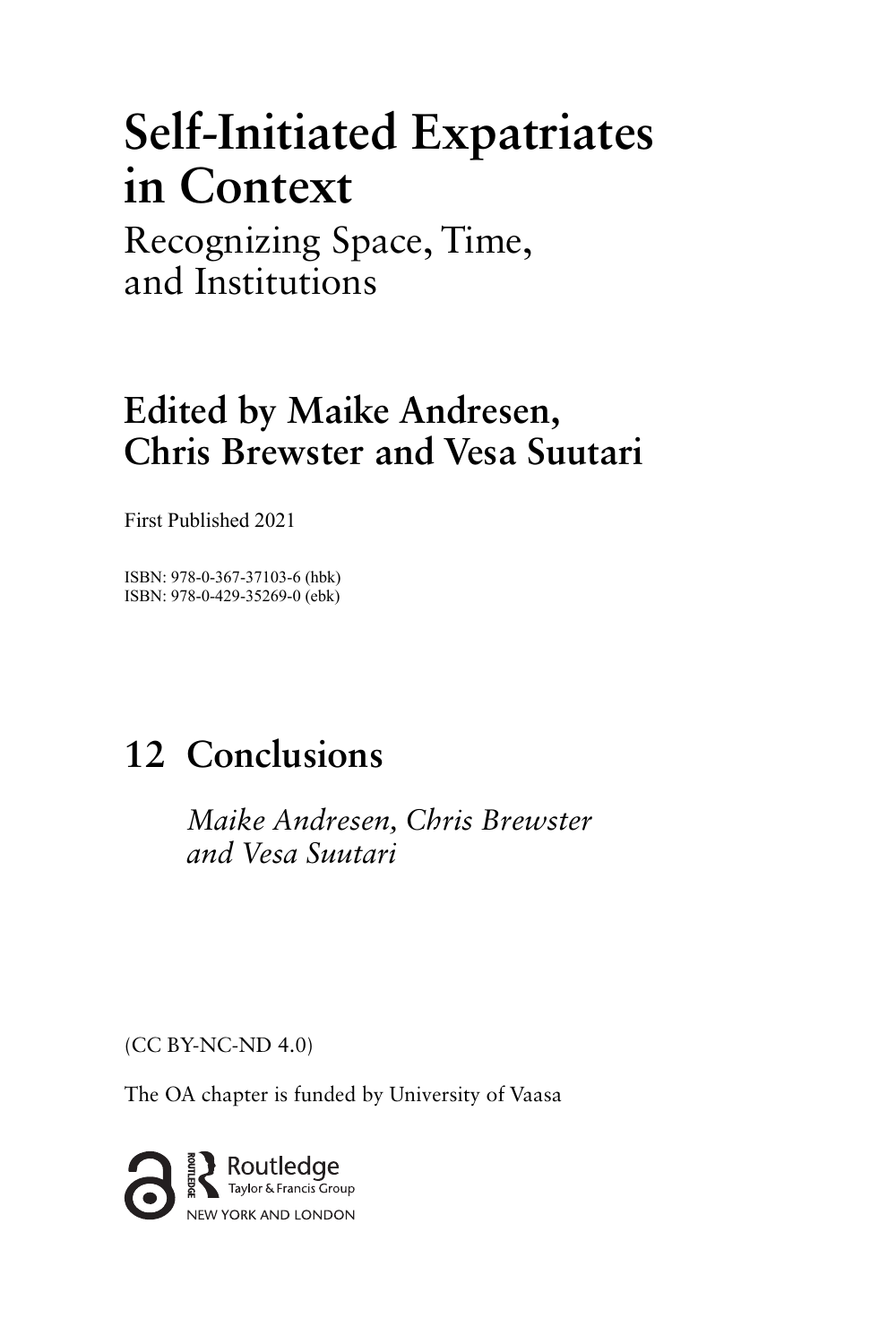### 12 Conclusions

*Maike Andresen, Chris Brewster and Vesa Suutari* 

This book has knowledgeable authors contributing chapters that summarise and deepen our understanding of self-initiated expatriates (SIEs). They have, in particular, wanted to set SIEs in context: to focus on the influences of **space**, **time**, and **institutions** on the fascinating, important, and heterogeneous SIE population. In this final chapter, we go beyond what is known and begin the process of looking forward: to speculate about the current and future role of SIEs, to suggest what might be happening over the next few years, and to set out a research agenda.

#### **SIEs in Context: Space, Time, and Institutions**

In the 10 chapters (beside the introduction and conclusion chapters) written by different authors from different countries that explain SIEs in context, the authors have made suggestions for future research. In the following section we summarise these observations to suggest a wide and exciting future research agenda.

The first part of the book focuses on **space** as a context factor influencing the SIE experience. Here there are contributions from three different angles: the home country angle, the host country angle, and the cultural distance and language competence, angle.

In Chapter 2, Mila Lazarova and Ebru Ipek discuss the impact of the 'home country' in SIE research. Their key observation is that existing research has tended to focus on samples of individuals that come from the so-called WEIRD countries (Western, Educated, Industrialised, Rich, and Democratic) and represent only a "thin, and rather unusual, slice of humanity" (Henrich, Heine, & Norenzayan, 2010, p. 61). Such approaches naturally introduce concerns about the generalisability of our findings. Since research has focused on SIEs from the small number of democratic and prosperous OECD countries where the citizens enjoy a high standard of living and education, it has tended to cover individuals who are more likely to possess the prestigious qualifications and experience that are sought-after in a globalised business environment. They are also more likely to perceive themselves as externally employable in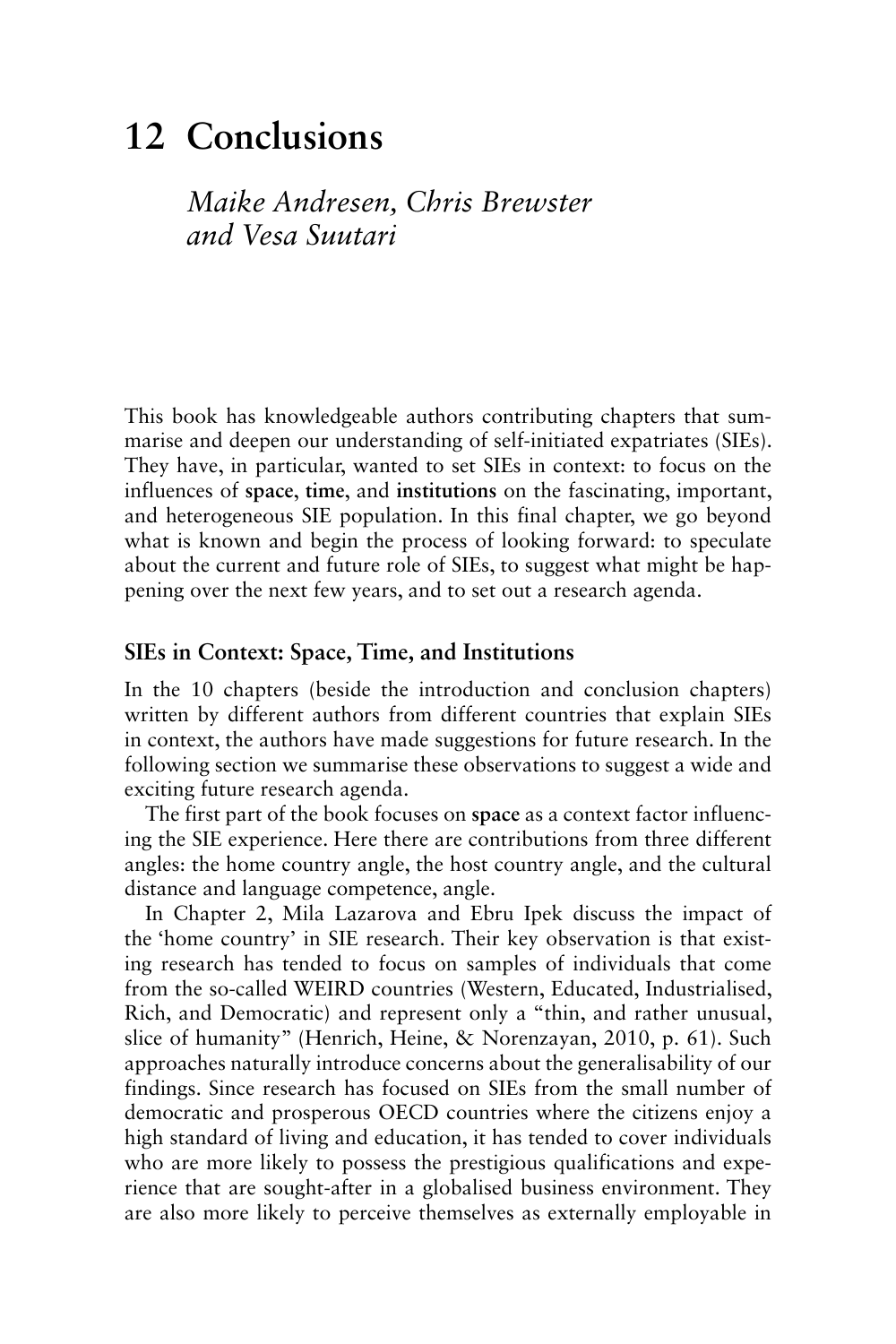new labour markets, giving them further motivation to look for work abroad as an SIE. In addition, there are many SIEs that may remain 'invisible' to SIE scholars and hence do not make an appearance in SIE research (Haak-Saheem & Brewster, 2017). The authors also point out that WEIRD countries may no longer be the countries that provide the largest outflow of talented professionals. They also raise the issue that the majority of SIE scholars are closely associated (through education and/ or academic affiliation) with WEIRD countries themselves. All this limits our understanding of SIEs in other types of contexts.

**Proposal 1**. More research is needed on SIEs coming from outside the WEIRD countries, and we need insights from researchers representing these less understood country contexts in order to get a fuller picture of the SIE phenomena.

In Chapter 3, Marie-France Waxin and Chris Brewster turn our attention to the impact of the host country on SIE careers. They divide the host country characteristics into categories of institutional (wealth, quality of life, quality of education system for the SIE's children, labour market characteristics, employment regulation, and the SIE's employment/ skills utilisation level) and cultural characteristics (i.e. cultural distance between home and host country, language, personal fit with the host country, diversity climate in the host country, and preferred organisational culture and management style). Their main observation is that there is no research examining specifically the host country factors that could explain the SIE's career success or satisfaction, neither at the individual, nor at the macro or country levels. For example, the authors were not able to discover any research on the differential effect on future careers of international experience in different countries. In turn, it is suggested that host country reputation is an important factor that impacts the value of the SIE experience in the job markets.

**Proposal 2**. More research is needed on the impacts of the host country characteristics and host country reputation on the career success of SIEs.

In Chapter 4, Maike Andresen and Birgit Muskat discuss how cultural distance (CD) between the home and the host country impacts expatriates' willingness to relocate abroad. For expatriates, relocation abroad means a change in culture—and depending on the CD, it also means different levels of challenge in adjusting to living and working in a new culture. However, they argue that CD needs to be conceptualised differently in expatriate research in order to better capture the SIE context. They suggest differentiating between SIEs' perceptions of and attitudes towards CD in relation to specific countries. Two SIEs that might perceive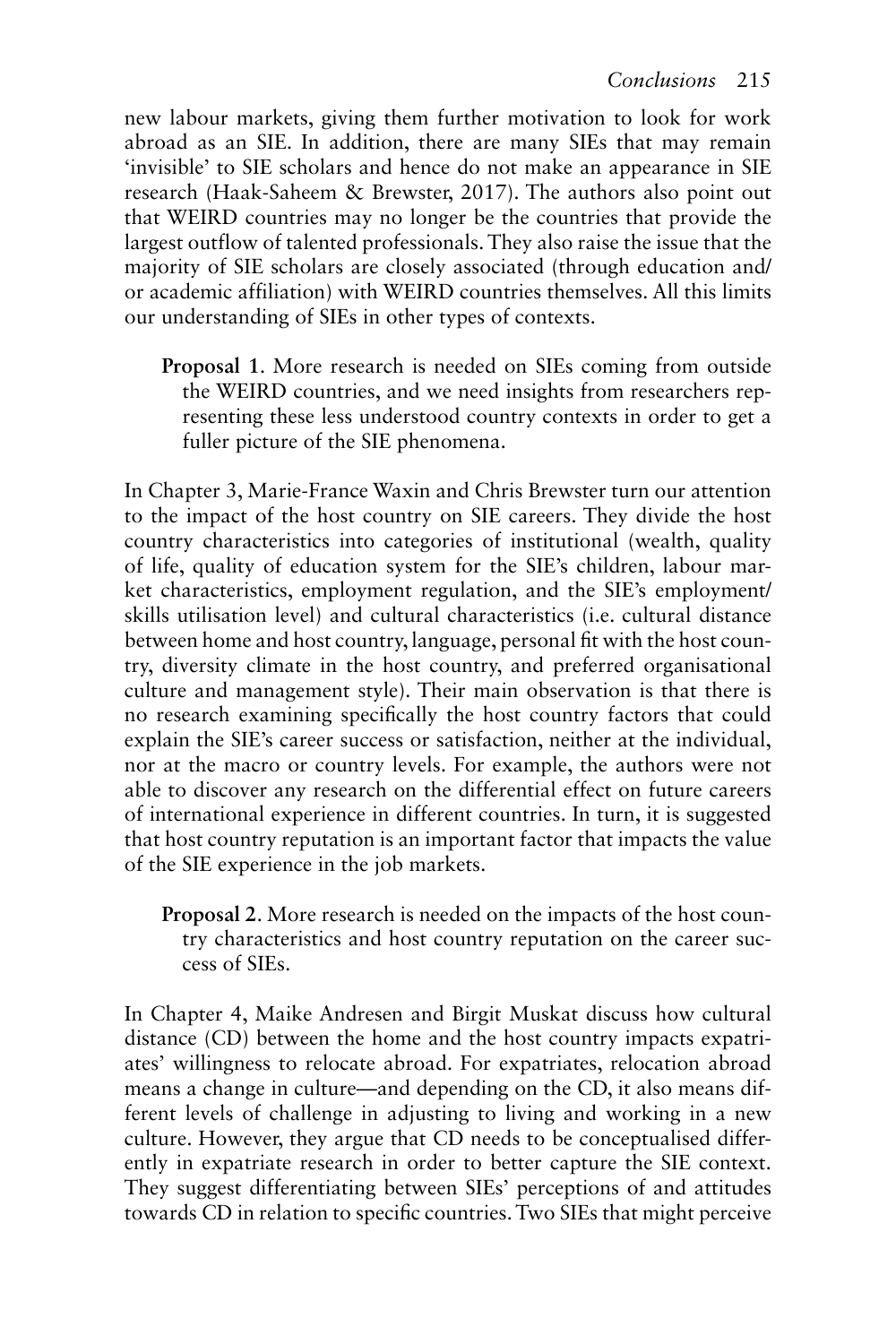a large CD between their country of origin and country of destination might nevertheless differ in their evaluation of this difference in that one SIE feels attracted to the large CD (which could be the case for some 'explorers'), whereas the other SIE is put off (which could be the case for some 'refugees'). As an outcome, in the same situation some SIEs can also be expected to be less interested in choosing more distant cultural contexts, and less willing to relocate internationally. To understand relationships better, individual differences such as the motives for expatriation, cultural intelligence, and prior international (work) experience will need to be considered. Moreover, SIEs are not only confronted with a new national culture upon relocation, but also a new organisational culture, because SIEs change employers when relocating. Moreover, working for local organisations, they might be confronted with the host country's career norms (Andresen, 2018). Thus, CD matters at multiple levels: national culture, organisational culture, and career norms.

**Proposal 3.** Expatriate research needs to investigate causal links among cultural distance perception, attitude, and behaviour intention (such as the intention to relocate internationally). Moreover, SIE research needs to expand cultural distance beyond national culture, to also include cultural distances in terms of organisational culture and career norms.

In Chapter 5, Martyna Śliwa and Marjana Johansson discuss a rather new topic: how the language competence of SIEs impacts their foreign experience. Language competence is seen to be part of SIEs' career capital and a means towards the acquisition of further career capital during the assignment. Their analysis draws on the concept of stigmatisation as a vehicle for examining instances where SIEs experience being positioned as different. Stigmatisation occurs when a recognised difference is judged as socially undesirable or inferior and it may lead to exclusion and discrimination at the workplace. The authors focus on the impact of one aspect of SIEs' language competence, manifested in particular through foreign-accented speech. An accent is seen to serve as a cue for mobilising extra-linguistic evaluations of the speaker in relation, for example, to their intelligence, trustworthiness, and social status. Interviews among SIE academics demonstrate the importance of verbal language use for SIEs' experience and careers and shed light on potential aspects of disadvantage that are not directly related to language but that SIEs face due to being non-native language users. The SIEs expressed a view of accent as a marker of difference, which positions them as outsiders in relation to a perceived norm or a dominant social group, a condition of stigmatisation. Some participants also felt that a non-native accent presents challenges to effective communication and suspected that their accent might have a negative impact on how their overall performance is evaluated.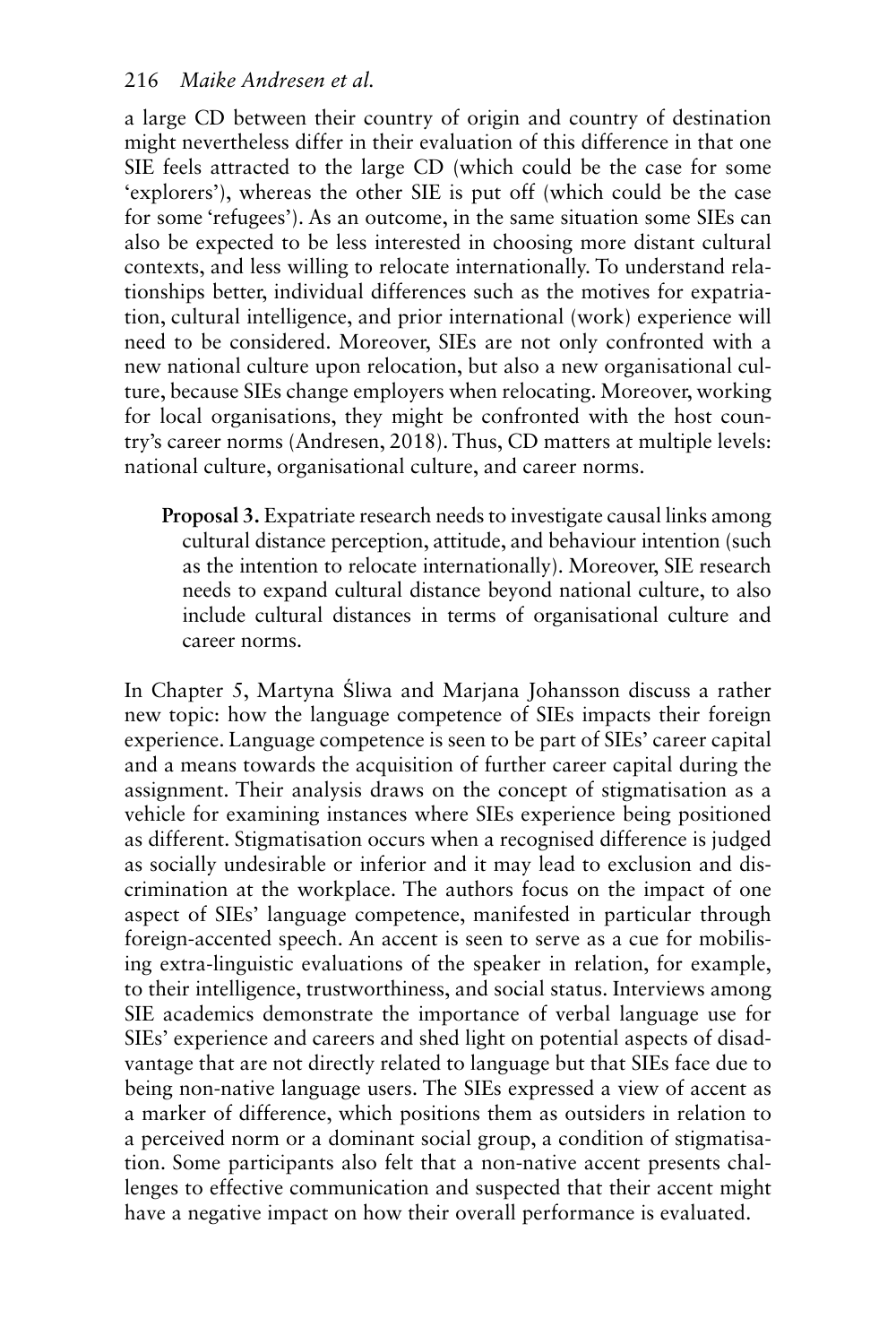**Proposal 4.** We need further research on how language competence of SIEs impacts on their SIE experience.

In the second part of the book, the focus is on **time** as a context factor in SIE experience. The importance of time is analysed from three different angles: the long-term career impacts of expatriation, life and career stages, and adjustment over time.

In Chapter 6, Rodrigo Mello, Michael Dickmann, Chris Brewster, and Vesa Suutari discuss the long-term career impacts of expatriation and particularly among SIEs. The authors point out that, typically, career outcomes are studied at the repatriation stage or shortly after it—focused on the identified re-integration problems faced by the repatriates. The authors argue that findings differ on a longer timeframe and are generally much more positive. In particular, the authors explore the contextual nature of career outcomes among SIEs, discussing and analysing the longterm effects of international assignments on the future careers of SIEs in four empirical studies where SIEs are specifically identified. The analysis indicates that the findings are diverse. It is argued that the variety in findings is tightly connected to the time when the data were collected and the context from which the evidence is drawn. These diverse contexts are one of the main reasons for the contradictory evidence we have in the field of self-initiated expatriation. The most detailed survey shows that SIEs, looking back on their careers, believe that expatriation has been very positive.

**Proposal 5.** We need further research on expatriate career outcomes that takes into account the temporal dimension as well as the individual, organisational, and country contexts.

In Chapter 7, Wolfgang Mayrhofer, Katharina Pernkopf, and Lea Reiss analyse how the different life and career stages of SIEs impact their expatriation and repatriation experiences. In this chapter the authors utilise stage models of life, career, and family as well as the social chronology framework (SCF) to identify major elements and processes of the career transition of SIEs. Their review of existing research on various aspects of family in relation to self-initiated expatriation indicates that there is a scarcity of research-based evidence about the role of the family in selfinitiated expatriation at different stages of the SIE's life. Family is seen to have a more important role among SIEs than among AEs, whereas organisations have less impact on their choices. Lack of organisational support and lack of clarity about job arrangements back at home challenge the repatriation process of SIEs. On the basis of these review observations, the authors suggest that future research should have stronger theoretical foundations and should take the whole family unit as the focus instead of focusing only on assignees. The importance of studying different types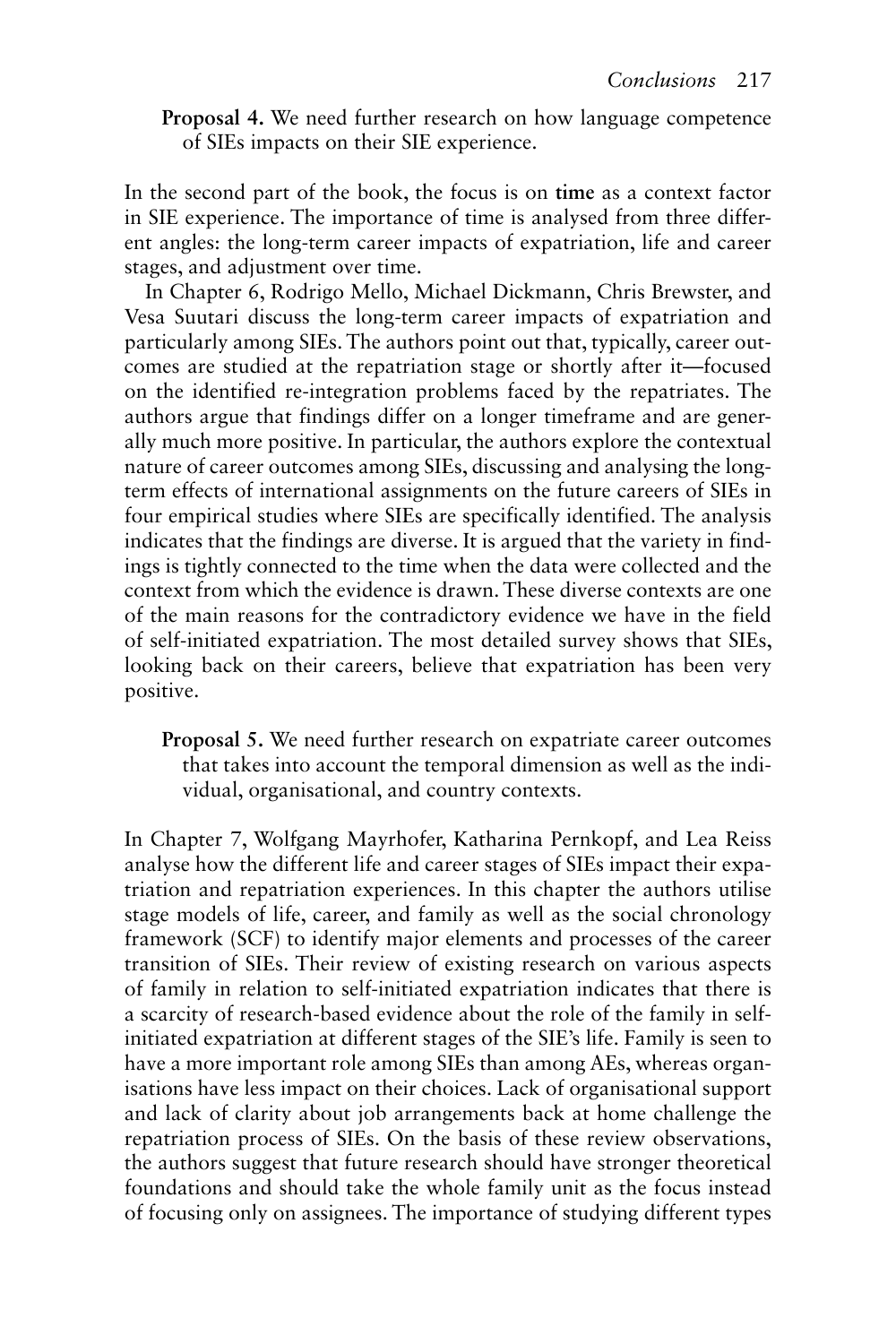of SIEs is also raised as important to understanding both universals and specifics among SIEs.

**Proposal 6**. Future research should emphasise the temporal dimension and take into account varying life, career, and family stages of different types of SIEs.

In Chapter 8, Rita Fontinha and Chris Brewster discuss expatriate adjustment and note that whereas the adjustment process takes place over time, most of our research lacks recognition of time as an issue. There are few studies with a longitudinal design which would allow more certainty in advancing causal relationships. This means that overall few psychological process theories of expatriate adjustment have emerged, and the development of adjustment over time has largely been ignored. The phases, and timing, of adjustment varies with the different domains of adjustment. The authors also discuss how the adjustment processes of SIEs may differ from the adjustment process of AEs. For example, differences regarding the motives of SIEs and AEs to relocate abroad are likely to influence the adjustment processes of each group: organisational resources and support practices are often available to AEs, but less so to SIEs. Also, repatriation adjustment can be expected to differ because AEs have clearer plans about their repatriation, whereas SIEs tend to have less clear plans and often stay longer in the foreign country. Hence, SIEs may be more motivated to adjust than AEs. All in all, there are many future research possibilities in this area.

**Proposal 7**. We need further longitudinal research on the adjustment of SIEs in order to identify adjustment patterns over time in the different domains.

In the third part of the book, the focus was on **institutions** as a context factor in SIEs' international mobility. The institutional context involved three different perspectives: expatriation in the SME sector, experiences of SIEs in different occupations and ranks, and the role of IHRM in supporting SIEs.

In Chapter 9, Marian Crowley-Henry, Edward O'Connor, and Blanca Suarez-Bilbao discuss expatriation within small and medium-sized enterprises (SMEs). It is suggested that the organisational context where SIEs work has not received enough attention (Wittek, 2019) and that there is a dearth of literature sharing the experiences of SIEs working in SMEs, as well as of SMEs employing SIEs. This lacuna in contemporary research undertakings and academic publications affects the HRM literature generally but does need to be addressed, because it is believed that the SME sector plays a significant role in employing internationally mobile workers such as SIEs.

**Proposal 8**. Future research should examine the role of SMEs in contrast to large and multinational organisations in SIE employment.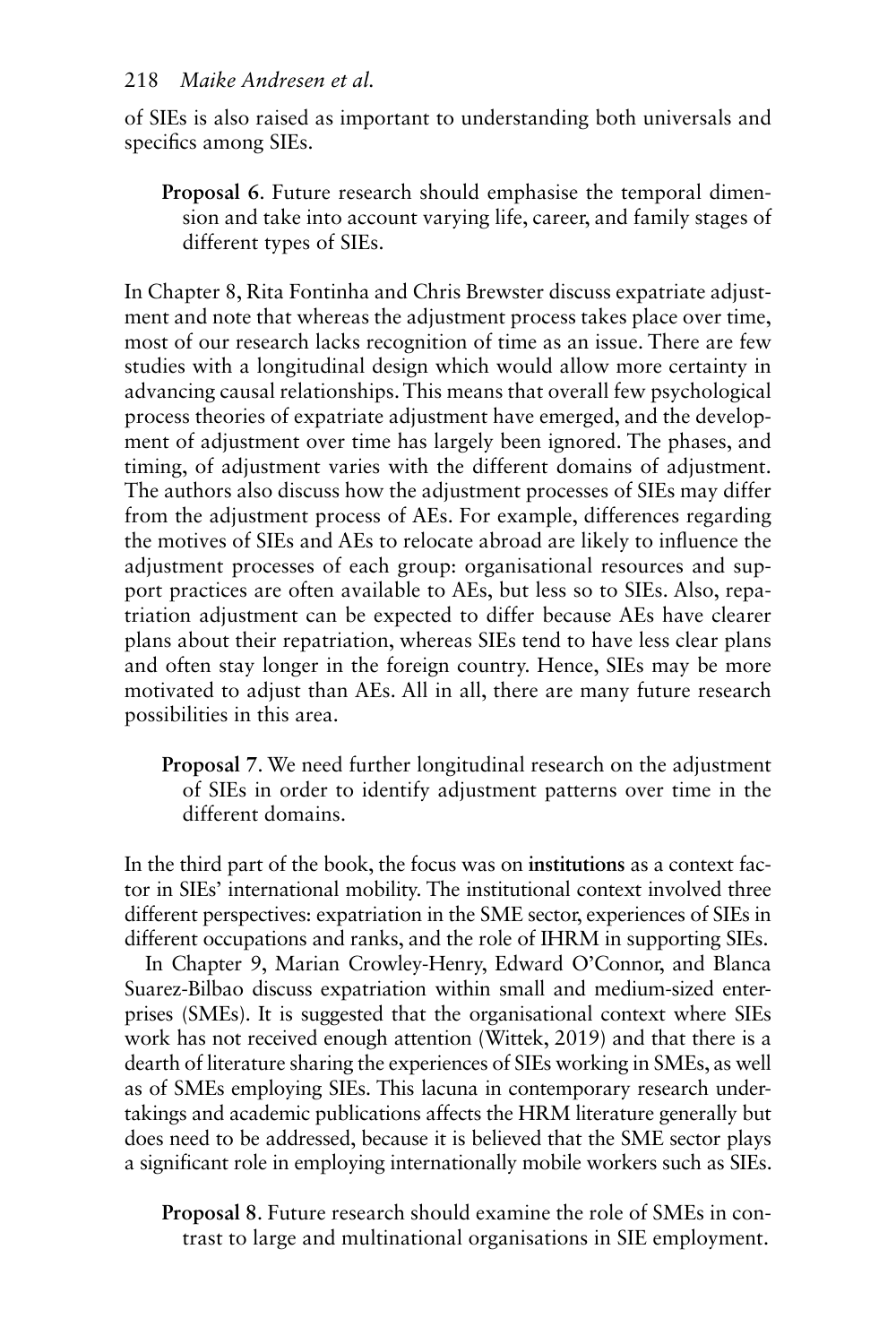In Chapter 10, Fabian Jintae Froese and Vesa Peltokorpi discuss the impacts of occupation and hierarchy on the cross-cultural adjustment and work attitudes (job satisfaction and turnover intentions) of SIEs, because these are seen to be key factors of successful expatriation in the literature. The authors state that very little is known about what individual characteristics predict SIE success and that one of the reasons for this relates to the heterogeneity of the SIE population. The authors suggest that higher-ranked SIEs have higher work adjustment than lower-ranked SIEs, whereas other aspects of adjustment were less clearly impacted. The authors emphasise the need for further research on career success as a concept and among different types of SIEs with different occupations and ranks and from different countries.

**Proposal 9.** We need further research on the SIE experiences and management of SIEs in different occupations, hierarchical levels, and in different countries.

In the final part of the book, **outlook and conclusions**, the focus is on implications of self-initiated expatriation for organisations and their management of international human resources - an area that has been neglected so far in SIE research - as well as for research.

In Chapter 11, Liza Howe-Walsh and Susan Kirk discuss the role of international human resource management (IHRM) in the management of SIEs and point out that little attention has been paid to the opportunities there are for IHRM to play a significant role in supporting SIEs in their careers. The general view in the literature is that very few organisations actively engage in IHRM strategies and practices intended to attract and retain SIEs. In turn, there is far more evidence on how AEs are being managed compared to SIEs (Suutari, Brewster, & Dickmann, 2018). MNEs continue to struggle to attract global talent and thus companies are missing the opportunity to better utilise different types of recruitment pools, including different types of SIEs. There is a rich agenda for future research in order to better understand how MNEs and indeed other organisations can effectively manage SIEs and whether/how the needs of SIEs differ from AEs.

**Proposal 10.** We need further research on the role of HRM specialists in recognising the value of SIEs and in managing them in ways that will allow them to make a full contribution to the organisation.

#### **Summary**

There is an extensive research agenda here open to scholars. Understanding context - and in particular the space, time, and institutional contexts — is crucial if we are to get a full understanding of the phenomena of SIEs. We broaden our discussion a little at this point and note that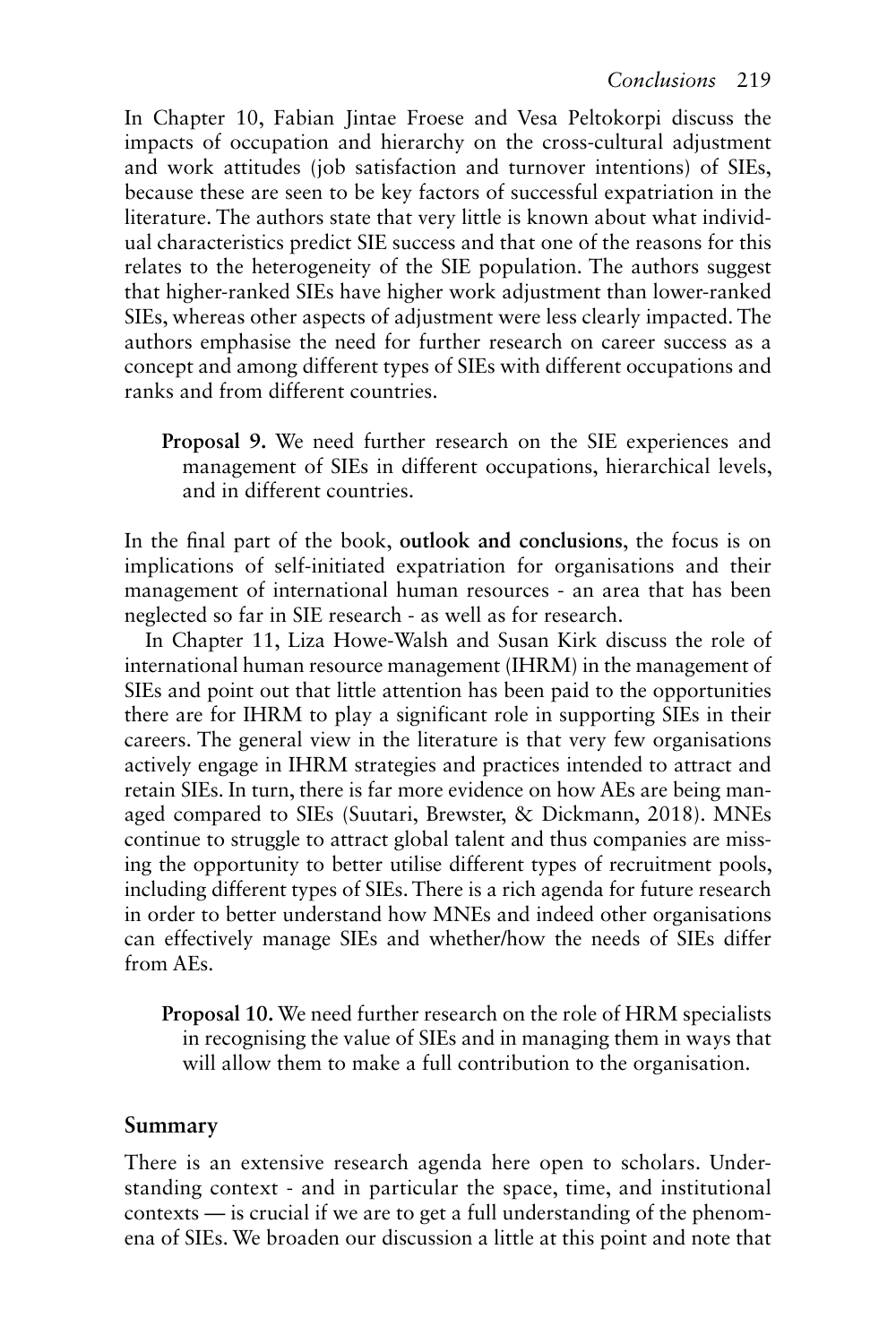we also need to understand the different types of SIEs that may be found in these contexts.

#### *The Range of Different Kinds of SIEs*

We have been aware since the early texts that there are different kinds of SIEs. Suutari and Brewster (2000) noted five different categories of SIEs:

- 1. *Young opportunists* are people at an early stage of their careers heading abroad for a prolonged period of travel, work, and tourism, much as described by Inkson, Arthur, Pringle, and Barry (1997). Unlike the New Zealand sample described by Inkson et al. (1997), many of them obtain important work at middle management or specialist levels.
- 2. *Job seekers* are individuals whose motivation is just to look for better career opportunities outside their home country.
- 3. *Officials* are typically older individuals working in the international organisations such as the European Union and the United Nations and thus differ clearly from other SIEs. They applied for their jobs from their home country and moved to Brussels, Geneva, New York, or wherever, once they had been appointed.
- 4. *Localised professionals* are a smaller group who had decided to stay abroad over a longer period of time, often following an AE experience. They perhaps preferred the local environment, the better career possibilities, or they had developed personal relationships with a local.
- 5. *International professionals* are the global specialists or 'mercenaries' with extensive experience of working in a range of international operations. They have since been dubbed 'global careerists' ( Suutari, Tornikoski, & Mäkelä, 2012).

Since these early discussions there has also been examination of the much larger number of SIEs who do not get middle or senior ranking jobs ( Haak-Saheem & Brewster, 2017 ). Our understanding of the sub-categories within the overall SIE group has become ever more fine-grained. There have been, as noted in chapters 2 and 3, studies of SIEs coming from and going to different countries. It has been noted ( Andresen, Biemann, & Pattie, 2015 ) that SIE samples tend to include more women than AE samples but, in fact, there have been few studies of SIEs according to gender (for exceptions see Selmer & Lauring, 2011; Tharenou, 2010). There have been studies of homosexual SIEs (Kim & von Glinow, 2017; McPhail, McNulty, & Hutchings, 2016). There have also been analyses of different occupational groups. For reasons that escape us, academics have devoted considerable attention to academic SIEs (Froese, 2012; Davies, Kräh, & Froese, 2015;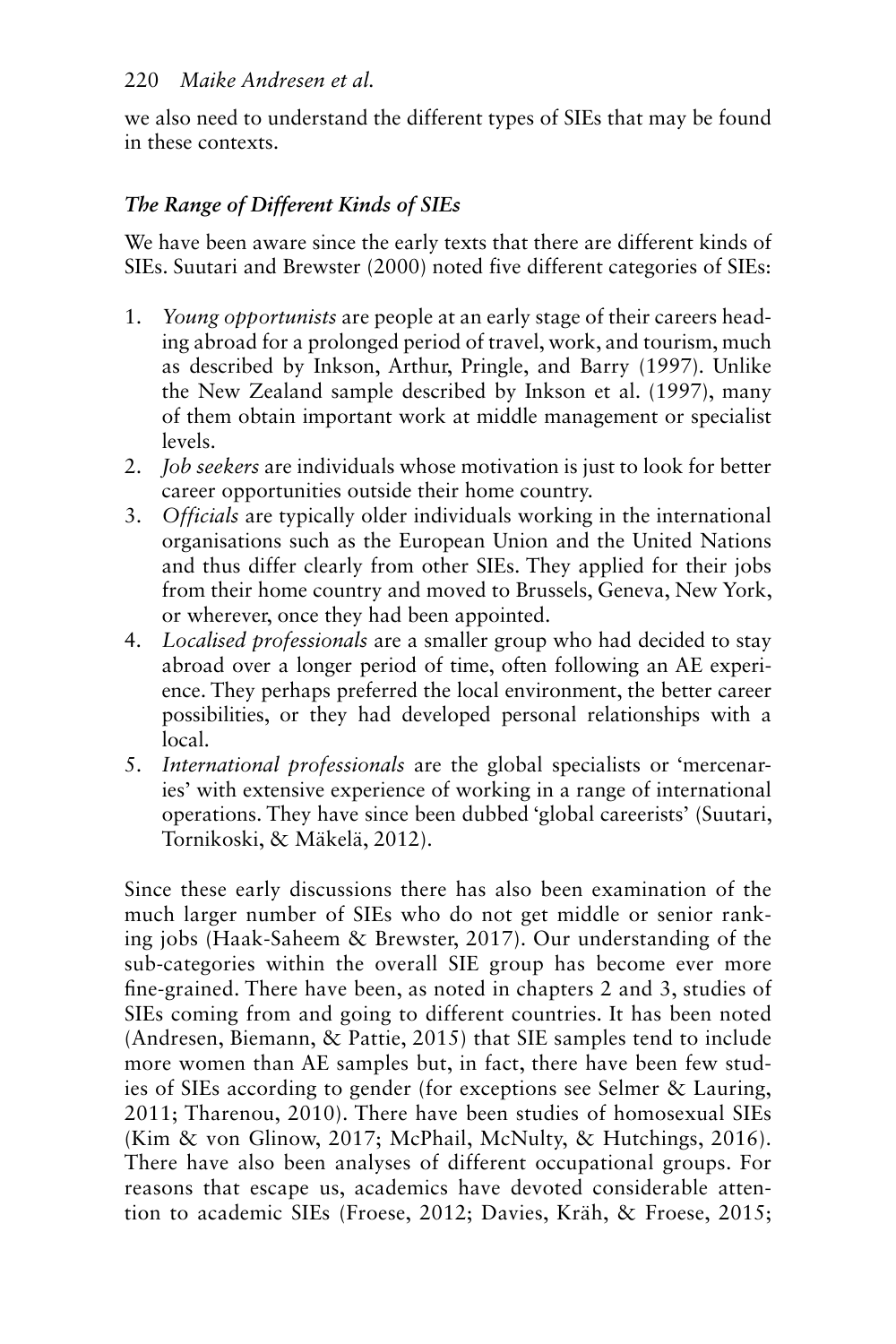Hassan & Hashim, 2011; Richardson & McKenna, 2002). There have also been detailed studies of nurses (Bozionelos, 2009) and the nonfor-profit sector (Fee, 2017; Fee & McGrath-Champ, 2017). Few of these studies have singled out SIEs, although certain occupations, such as academics, tend to have a more global labour market, allowing SIEs more opportunities.

**Proposal 11.** We need further research that compares the experiences of different categories of SIEs.

#### **The Importance of SIEs: Current and Future Roles**

#### *SIEs in the World Economy*

SIEs are a significant element of the international labour force. We have no idea of numbers, which are difficult to establish given the lack of construct clarity (see the section later on in the chapter) and the fungibility of the term. It seems likely that there are many more SIEs than there are AEs. Many SIEs, as we have noted, are employed by organisations, although there are only the beginnings of evidence that MNEs are taking advantage of this valuable group of potential employees. SIEs are, for MNEs, considerably cheaper than AEs: They are generally employed on local salaries and they have to pay from their salary for many of the things that AEs have paid for them by their employer (accommodation, family costs, travel, etc.). And they have some important advantages that AEs often lack. It seems that SIEs tend to be more international in orientation (Cerdin & Le Pargneux, 2010), to stay in a country longer, and to form close relationships with locals (Mäkelä & Suutari, 2013); they are often more fluent in local languages and understand the local culture better. In addition, they are known to the locals as someone who has not been sent by headquarters, someone who chose to come to the country on their own initiative. They tend therefore to be perceived more positively than AEs. And yet, they may also come from the home country of the MNE. Hence, they are in a prime position to act as boundary spanners (Furusawa  $\&$  Brewster, 2018), translating the local culture, local issues, and local concerns to headquarters (or to local AEs) and headquarters' attitudes and requirements to locals.

#### *Anticipated Future Growth*

Whilst some have suggested that SIEs are replacing AEs, it seems that this is incorrect. There is limited evidence, so we are forced to rely on consultancy reports (e.g. Collings, Scullion, & Morley, 2007 ) but these indicate that the numbers of both AEs and SIEs continue to grow; crucially, however, the rate of growth of SIEs appears to be faster than that of AEs. It is generally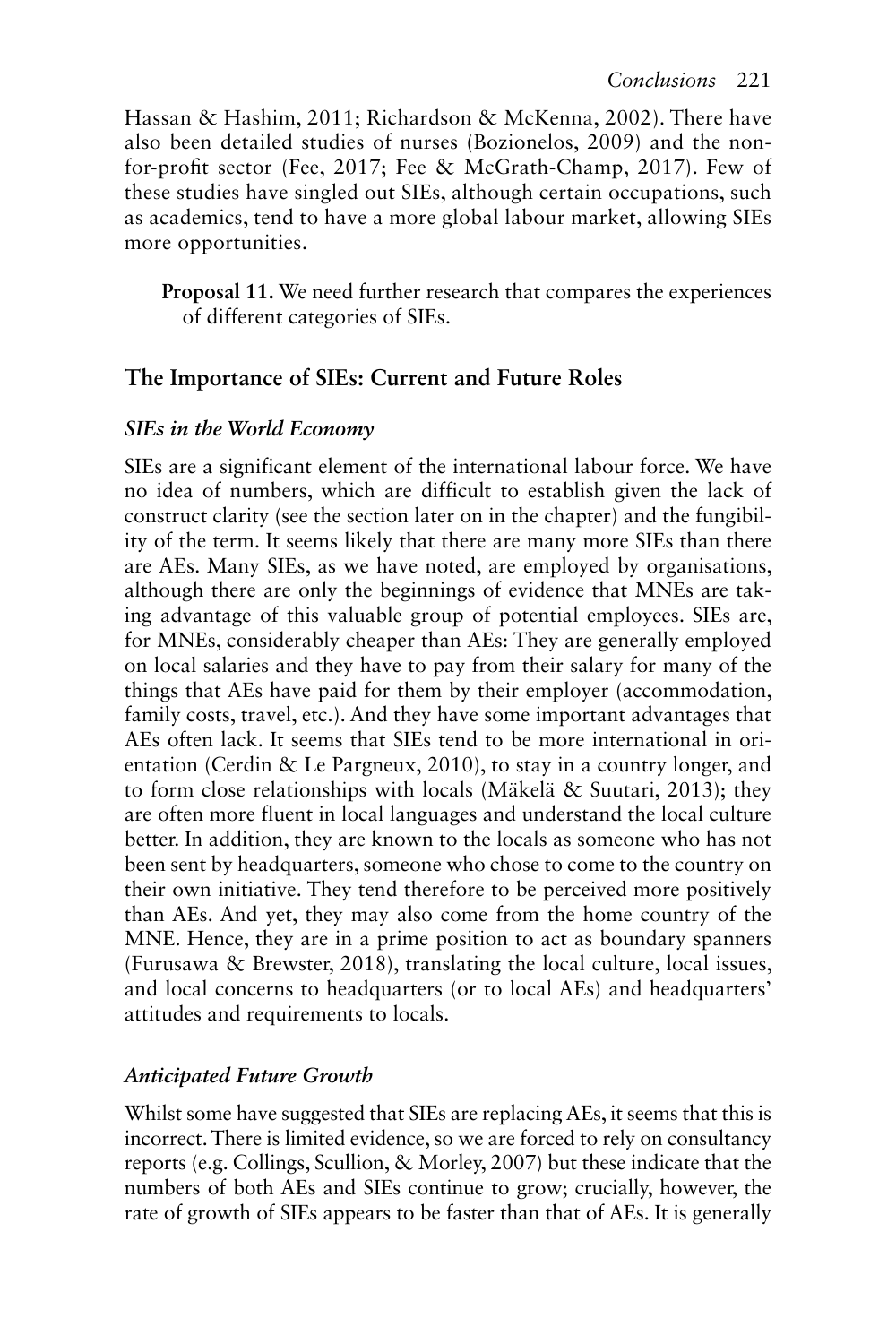#### 222 *Maike Andresen et al.*

assumed in these consultancy reports that in the case of both AEs and SIEs, the discussion is about highly qualified expatriates. Including lesserqualified expatriates simply emphasises the likely growth in numbers.

#### *SIEs From Their Own Perspective*

SIEs, then, are potentially important in the international workforce and the international economy - and are likely to grow in number. If we needed further justification to focus our research on this extensive group of international workers, this should provide it. Beyond that, however, our wish to understand the international workforce requires us to know more about the SIEs themselves. We need more studies and, in particular, more detailed studies of specific groups of SIEs: What motivates them? What is the process through which they end up in work in another country? How do they conceive of their careers? What issues do they find in achieving work satisfaction? What roles can they play in the host country? There are rich possibilities for future research.

#### **Further Considerations for Future Research**

#### *Construct Clarity*

To take advantage of these research opportunities we need to be clear about the focus of our research. It seems that there is a broad understanding that expatriates are people temporarily working (legally) in a country that is not their own (Andresen, Bergdolt, Margenfeld, & Dickmann, 2014; McNulty & Brewster, 2017). Most research on SIEs has adopted the restriction imposed on AEs that the category should be restricted to highly qualified workers (see Cerdin & Selmer, 2014). While it is understandable, given the costs of an expatriation assignment to employers, that organisations would only want to assign key staff to such expensive postings, there does not seem to be any logical reason why we should restrict our analysis of SIEs to the minority that are highly qualified (see Haak-Saheem & Brewster, 2017 ; Özçelik, Haak-Saheem, Brewster, & McNulty, 2019 ). The definition should be the same as for expatriates, except that in the case of SIEs the decision to transfer to another country is entirely down to the individual concerned (Andresen et al., 2014).

#### *Fungibility*

That does not, of course, mean that we are not aware that individuals can move from one category of international worker to another ( McNulty & Brewster, 2019 ). We know that AEs can become SIEs (staying on after their employer wants them to return home), SIEs can be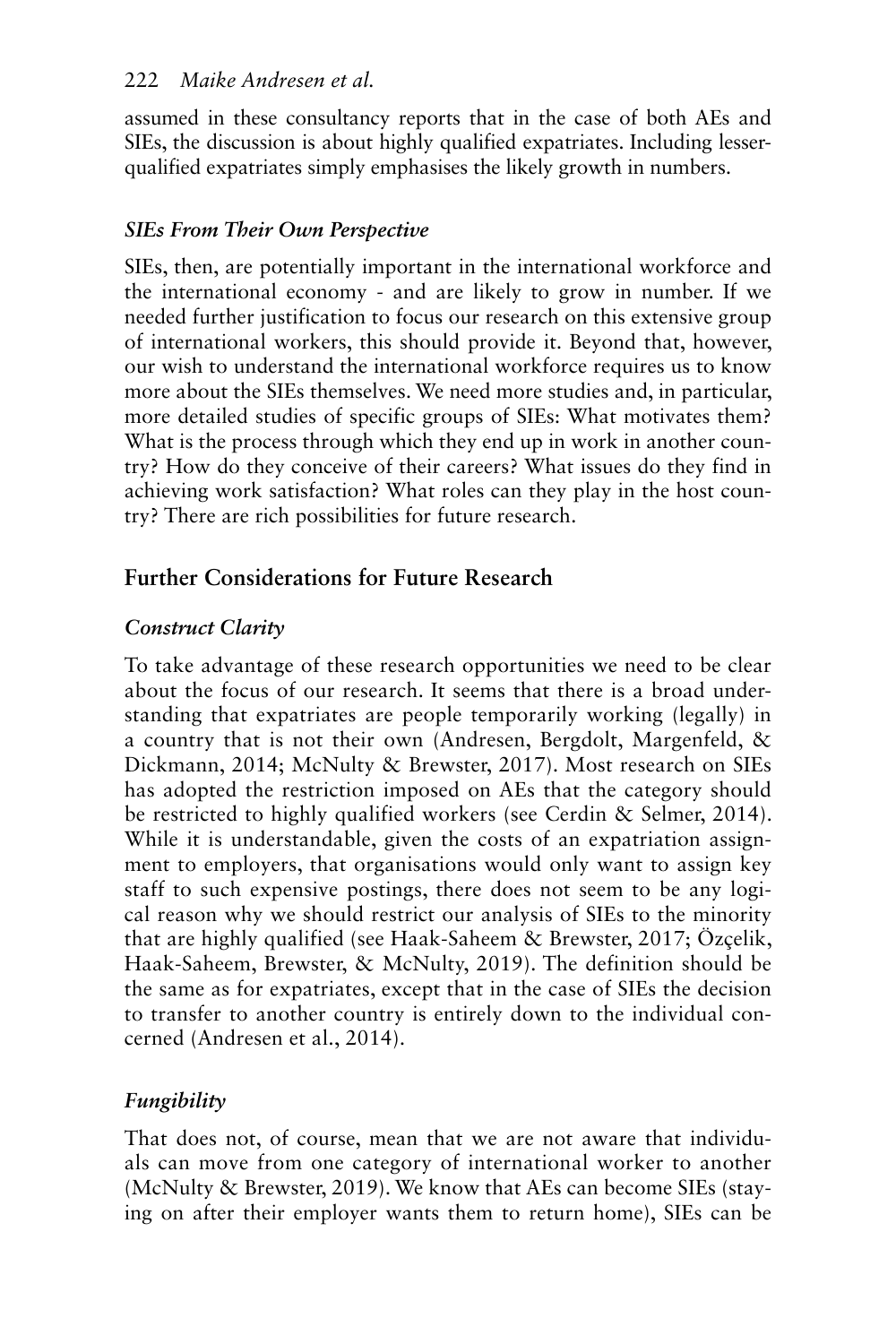assigned to yet another country by their employer, SIEs can become migrant entrepreneurs, and so on. Indeed, we could argue that there have not been enough studies of the process of transition (Ramboarison-Lalao, Brewster, & Boyer, 2019). On the other hand, arguably, for our research, the fact that people can move between the categories makes it even more imperative to be clear about which one they are in at any one point in time.

#### *Global Career Perspective*

The focus of expatriation research has traditionally been on a single assignment experience, whereas in reality increasing numbers of managers and professionals, in particular, have longer-term global careers involving various international jobs across different international locations (Andresen & Biemann, 2013; Suutari, 2003; Suutari et al., 2012). For example, studies indicate that 40–60% of European expatriates have earlier international assignment experience ( Jokinen, Brewster, & Suutari, 2008; Stahl & Cerdin, 2004) and, among SIEs, the figure may even be higher than among AEs (Cerdin & Le Pargneux, 2010). SIEs thus tend to have longer international careers than AEs and to have a greater interest in considering more permanent global careers (Suutari & Brewster, 2000; Doherty, Dickmann, & Mills, 2011). How is the SIE experience different among such international experienced professionals than among individuals undertaking their first or their only international move? What kinds of global career experiences do SIEs have? What kinds of competencies do SIEs develop during their assignments (see e.g. Dickmann et al., 2018 ) and how transferable are such competencies to new assignments? There are many fruitful research avenues from the global career perspective.

#### *Better Research*

To date, the popularity of research into SIEs might be seen as the counter to the increasing difficulty of getting access to corporate databases: 'If we can't get companies to let us survey their expatriates, let's just send out an internet trawl and see what we get back'. The result has been a lot of research on SIEs where we cannot check response rates and we have no notion of the representativeness of the results. One consequence has been that little of this research is published in the top-ranked journals. The more we can change this, the better. We argue that SIE researchers need to consider the following:

- Targeting top journals (hence a need for more rigorous research)
- Conducting longitudinal research
- Exploring different types of SIEs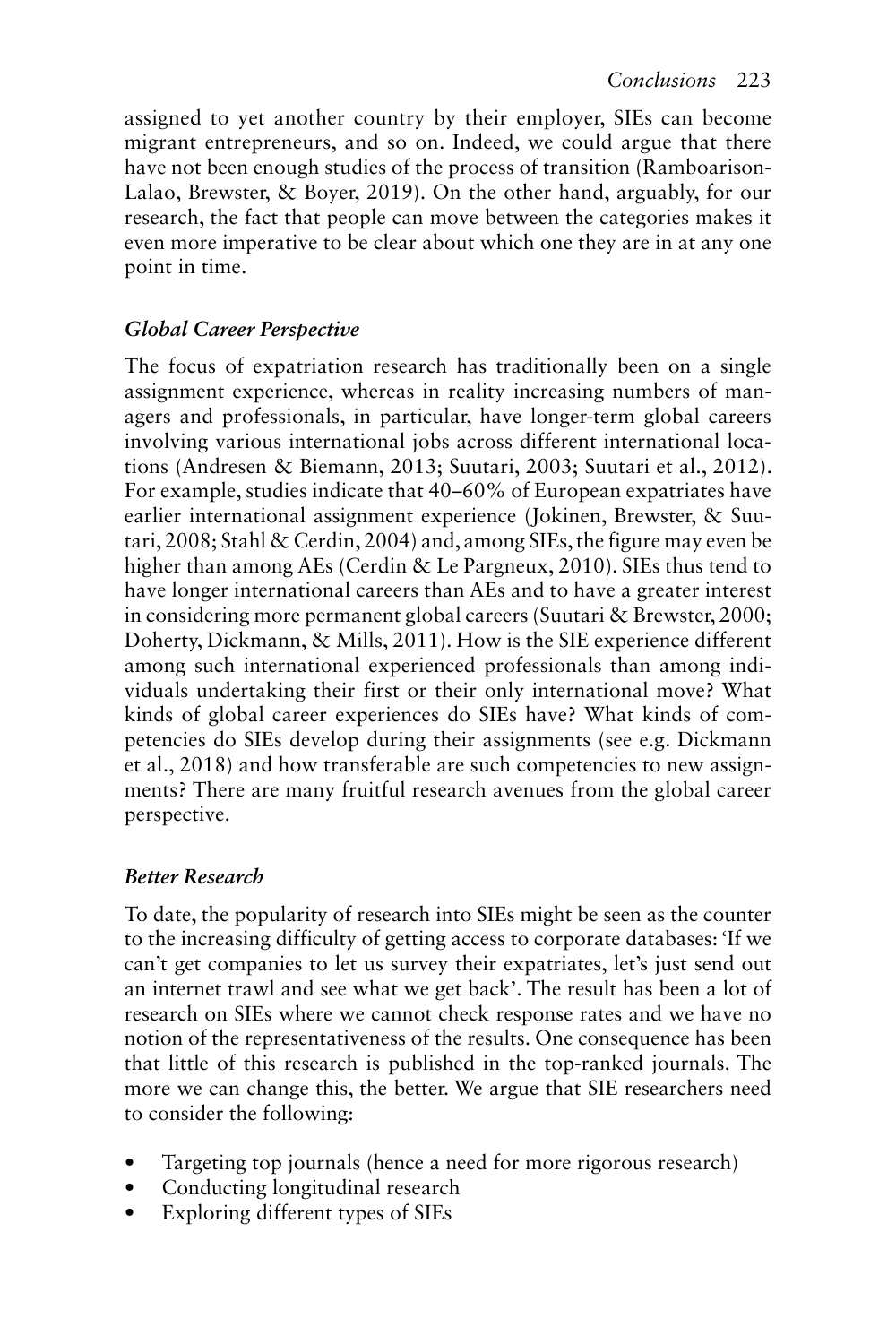#### 224 *Maike Andresen et al.*

- Developing stronger theoretical explanations of their findings
- Taking more account of context.

#### **Final Word**

We believe that the information we have about SIEs has expanded considerably during the last two decades; the contributors to this book have brought us up to date with the state of knowledge as it stands, applying perhaps rather different lenses than is usual to that knowledge. We anticipate that the number of SIEs will continue to increase and that such an increase will be accompanied by a continual improvement in our knowledge about and understanding of the many different forms that self-initiated expatriation can take. We expect that the value of SIEs to their communities, their countries, and their employers will be increasingly recognised.

Fundamental to all of this is better research. We thank the readers of this book for their attention; and we encourage them to expand and improve their research and to help us add to our levels of understanding about SIEs. We wish you well in that endeavour.

#### **References**

- Andresen, M. (2018). When at home, do as they do at home? Valuation of selfinitiated repatriates' competences in French and German management career structures. *The International Journal of Human Resource Management*, forthcoming. https://doi.org/10.1080/09585192.2018.1511612
- Andresen, M., Bergdolt, F., Margenfeld, J., & Dickmann, M. (2014). Addressing international mobility confusion—Developing definitions and differentiations for self-initiated and assigned expatriates as well as migrants. *The International Journal of Human Resource Management*, *25*(16), 2295–2318. https:// doi.org/10.1080/09585192.2013.877058
- Andresen, M., & Biemann, T. (2013). A taxonomy of internationally mobile managers. *The International Journal of Human Resource Management*, *24*(3), 533–557. https://doi.org/10.1080/09585192.2012.697476
- Andresen, M., Biemann, T., & Pattie, M. W. (2015). What makes them move abroad? Reviewing and exploring differences between self-initiated and assigned expatriates. *The International Journal of Human Resource Management*, *26*(7–8), 932–947. https://doi.org/10.1080/09585192.2012.669780
- Bozionelos, N. (2009). Expatriation outside the boundaries of the multinational corporation: A study with expatriate nurses in Saudi Arabia. *Human Resource Management*, *48*(1), 111–134. https://doi.org/10.1002/hrm.20269
- Cerdin, J.-L., & Le Pargneux, M. (2010). Career anchors: A comparison between organization assigned and self-initiated expatriates. *Thunderbird International Business Review*, *52*(4), 287–299. https://doi.org/10.1002/tie.20350
- Cerdin, J.-L., & Selmer, J. (2014). Who is a self-initiated expatriate? Towards conceptual clarity of a common notion. *The International Journal of Human Resource Management*, *25*(9), 1281–1301. https://doi.org/10.1108/JGM-06-2014-0029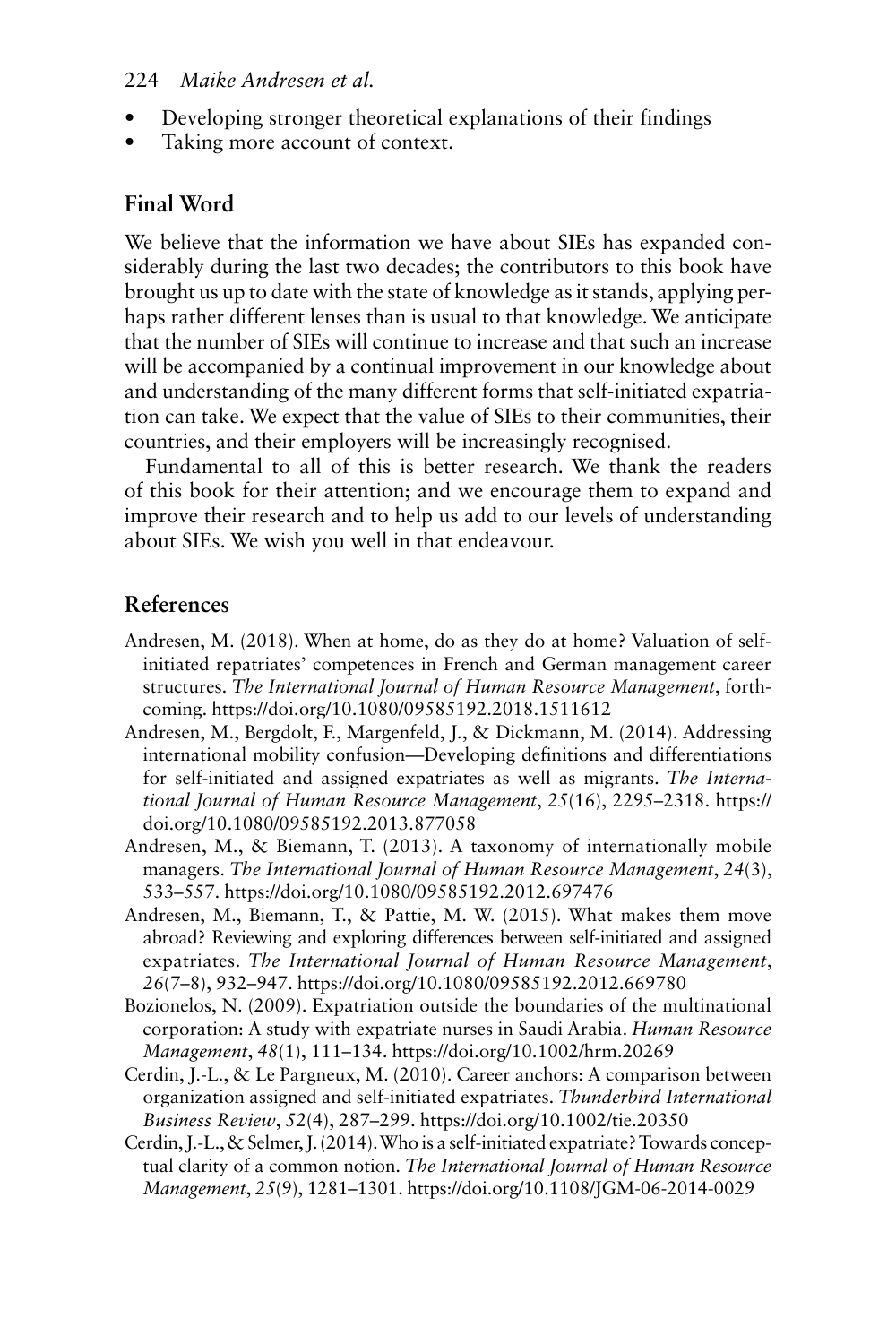- Collings, D., Scullion, H., & Morley, M. (2007). Changing patterns of global staffing in the multinational enterprise: Challenges to the conventional expatriate assignment and emerging alternatives. *Journal of World Business*, *42*(2), 198–213. https://doi.org/10.1016/j.jwb.2007.02.005
- Davies, S., Kräh, A., & Froese, F. J. (2015). Burden or support? The influence of partner nationality on expatriate cross-cultural adjustment. *Journal of Global Mobility*, *3*(2), 169–182. https://doi.org/10.1108/JGM-06-2014-0029
- Dickmann, M., Suutari, V., Brewster, C., Mäkelä, L., Tanskanen, J., & Tornikoski, C. (2018). The career competencies of self-initiated and assigned expatriates: Assessing the development of career capital over time. *The International Journal of Human Resource Management*, *29*(16), 2353–2371. https://doi.org/10.1 080/09585192.2016.1172657
- Doherty, N., Dickmann, M., & Mills, T. 2011. Exploring the motives of companybacked and self-initiated expatriates. *The International Journal of Human Resource Management*, *22*(3): 595–611. https://doi.org/10.1080/09585192.2 011.543637
- Fee, A. (2017). Expatriates in Aidland: Humanitarian aid and development expatriates. In Y. McNulty & J. Selmer (Eds.), *Research handbook of expatriates* (pp. 368–389). Cheltenham: Edward Elgar Publishing Limited.
- Fee, A., & McGrath-Champ, S. (2017). The role of human resources in protecting expatriates: Insights from the international aid and development sector. *The International Journal of Human Resource Management*, *28*(14), 1960–1985. https://doi.org/10.1080/09585192.2015.1137617
- Froese, F. J. (2012). Motivation and adjustment of self-initiated expatriates: The case of expatriate academics in South Korea. *The International Journal of Human Resource Management*, *23*(6), 1095–1112. https://doi.org/10.1080/0 9585192.2011.561220
- Furusawa, M., & Brewster, C. (2018). Japanese self-initiated expatriates as boundary-spanners in Chinese subsidiaries of Japanese MNEs: Antecedents, social capital, and HRM practices. *Thunderbird International Business Review*, *60*(6), 911–919. https://doi.org/10.1002/tie.21944
- Haak-Saheem, W., & Brewster, C. (2017). "Hidden" expatriates: International mobility in the United Arab Emirates as a challenge to current understanding of expatriation. *Human Resource Management Journal*, *27*(3), 423–439. https://doi.org/10.1111/1748-8583.12147
- Hassan, A., & Hashim, J. (2011). Role of organizational justice in determining work outcomes of national and expatriate academic staff in Malaysia. *International Journal of Commerce and Management*, *21*(1), 82–93. https://doi. org/10.1108/10569211111111711
- Henrich, J., Heine, S. J., & Norenzayan, A. (2010). The weirdest people in the world? *Behavioral and Brain Sciences*, *33*(2–3), 61–83. https://doi.org/10.1017/ S0140525X0999152X
- Inkson, K., Arthur, M. B., Pringle, J., & Barry, S. (1997). Expatriate assignment versus overseas experience: Contrasting models of international human resource development. *Journal of World Business*, *32*(4), 351–368. https://doi. org/10.1016/S1090-9516(97)90017-1
- Jokinen, T., Brewster, C., & Suutari, V. (2008). Career capital during international work experience: Contrasting self-initiated expatriate experience and assigned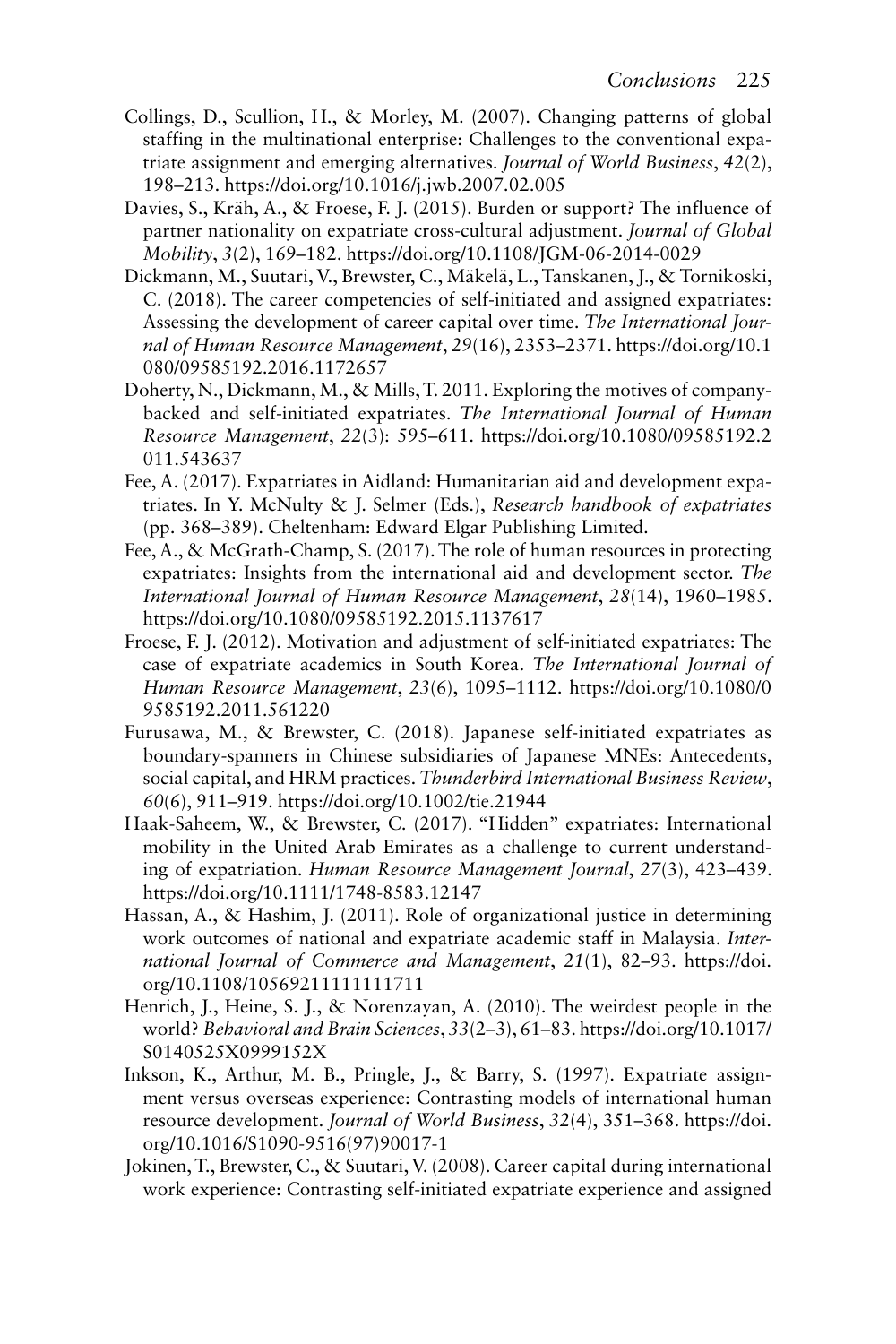#### 226 *Maike Andresen et al.*

expatriation. *The International Journal of Human Resource Management*, *19*(6), 979–999. https://doi.org/10.1080/09585190802051279

- Kim, K., & von Glinow, M. A. (2017). Contextual determinants in disclosing one's stigmatized identity during expatriation: The case of lesbian and gay selfinitiated expatriates. *Journal of Global Mobility*, *5*(3), 317–338. https://doi. org/10.1108/JGM-01-2017-0004
- Mäkelä, L., & Suutari, V. (2013). Work-life interface of self-initiated expatriates: Conflicts and enrichment. In V. Vaiman & A. Haslberger (Eds.), *Talent management of self-initiated expatriates* (pp. 278–303). London: Palgrave Macmillan.
- McNulty, Y., & Brewster, C. (2017). Theorising the meaning(s) of "expatriate": Establishing boundary conditions for business expatriates. *The International Journal of Human Resource Management*, *28*(1), 27–61. https://doi.org/10.10 80/09585192.2016.1243567
- McNulty, Y., & Brewster, C. (2019). *Working internationally: Expatriation, migration and other global work*. Cheltenham: Edward Elgar.
- McPhail, R., McNulty, Y., & Hutchings, K. (2016). Lesbian and gay expatriation: Opportunities, barriers, and challenges for global mobility. *The International Journal of Human Resource Management*, *27*(3), 382–406. doi:10.1080/0958 5192.2014.941903
- Özçelik, G., Haak-Saheem, W., Brewster, C., & McNulty, H. (2019). Hidden inequalities amongst the international workforce. In V. Caven & S. Nachmias (Eds.), *Hidden inequalities in the workplace: A guide to the current challenges, issues and business solutions* (pp. 221–251). London: Palgrave/Springer.
- Ramboarison-Lalao, L., Brewster, C., & Boyer, P. (2019). African religious ministers' transition from expatriation to migration: The role of world view. *Journal of Global Mobility*, *7*(4), 346–363. https://doi.org/10.1108/JGM-02-2019-0015
- Richardson, J., & McKenna, S. (2002). Leaving and experiencing: Why academics expatriate and how they experience expatriation. *Career Development International*, *7*(2), 67–78. https://doi.org/10.1108/13620430210421614
- Selmer, J., & Lauring, J. (2011). Marital status and work outcomes of self-initiated expatriates: Is there a moderating effect of gender? *Cross Cultural Management: An International Journal*, *18*(2), 198–2113. https://doi.org/10.1108/1352760 1111126021
- Stahl, G. K., & Cerdin, J. (2004). Global careers in French and German multinational corporations. *Journal of Management Development*, *23*(9), 885–902. https://doi.org/10.1108/02621710410558486
- Suutari, V. (2003). Global managers: Career orientation, career tracks, life-style implications, and career commitment. *Journal of Managerial Psychology*, *18*(3), 185–207. https://doi.org/10.1108/02683940310465225
- Suutari, V., & Brewster, C. (2000). Making their own way: International experience through self-initiated foreign assignments. *Journal of World Business*, *35*(4), 417–436. https://doi.org/10.1016/S1090-9516(00)00046-8
- Suutari, V., Brewster, C., & Dickmann, M. (2018). Contrasting assigned expatriates and self-initiated expatriates: A review of extant research and a future research agenda. In M. Dickmann, V. Suutari, & O. Wurtz (Eds.), *The management of global careers* (pp. 63–89). London: Palgrave.
- Suutari, V., Tornikoski, C., & Mäkelä, L. (2012). Career decision making of global careerists. *The International Journal of Human Resource Management*, *23*(15–16), 3455–3478. https://doi.org/10.1080/09585192.2011.639026